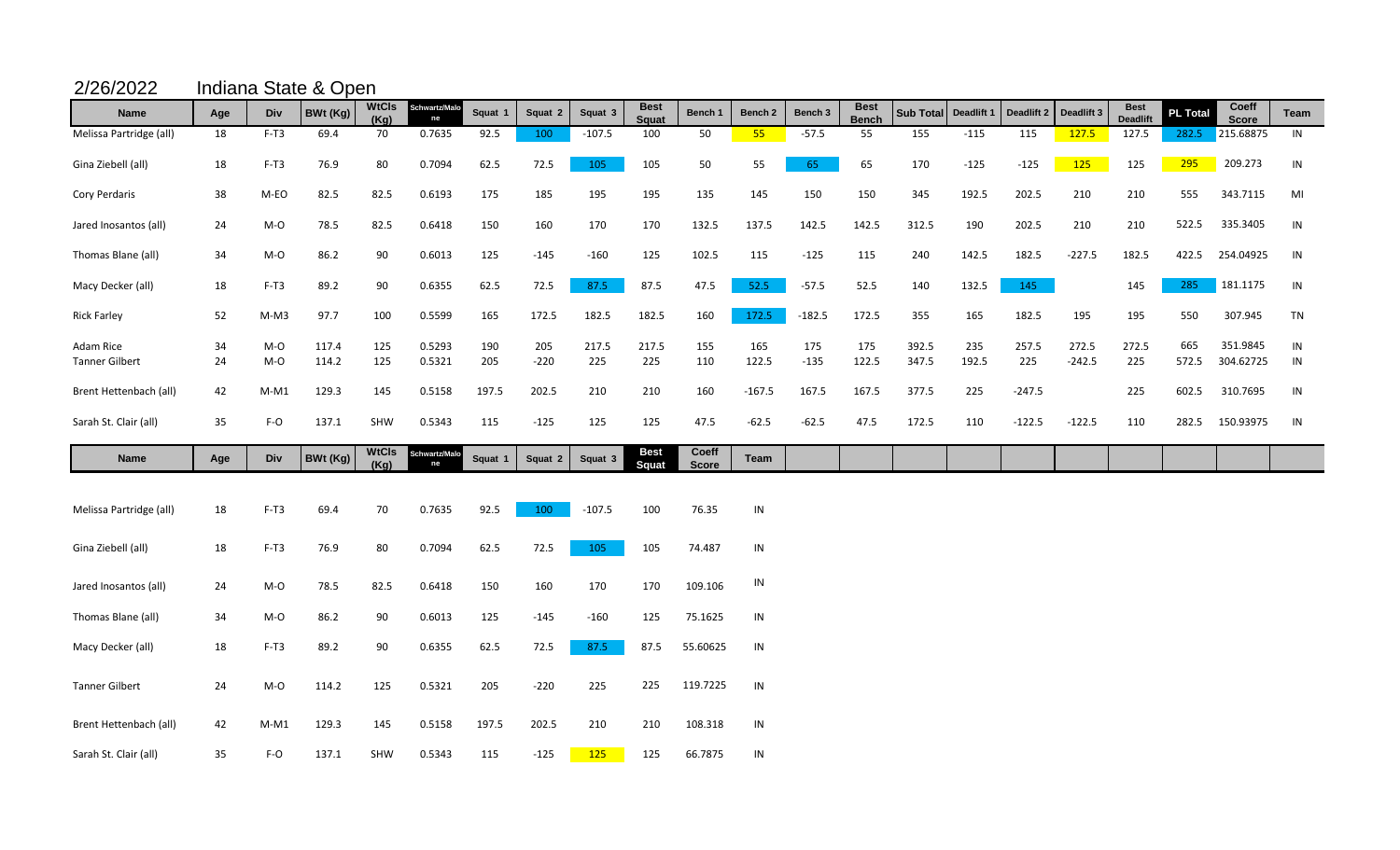| <b>Name</b>             | Age | Div    | <b>BWt (Kg)</b> | <b>WtCls</b><br>(Kg) | Schwartz/Malo<br>ne | Bench 1    | Bench 2  | Bench 3                 | <b>Best</b><br><b>Bench</b>    | Coeff<br><b>Score</b> | Team       |  |  |  |  |  |
|-------------------------|-----|--------|-----------------|----------------------|---------------------|------------|----------|-------------------------|--------------------------------|-----------------------|------------|--|--|--|--|--|
| Melissa Partridge (all) | 18  | $F-T3$ | 69.4            | 70                   | 0.7635              | 50         | 55       | $-57.5$                 | 55                             | 41.9925               | IN         |  |  |  |  |  |
| Mike Stagg              | 53  | $M-M3$ | 74.5            | $75\,$               | 0.668               | 142.5      | 150      | $-155$                  | 150                            | 100.2                 | ${\sf IN}$ |  |  |  |  |  |
|                         |     |        |                 |                      |                     |            |          |                         |                                |                       |            |  |  |  |  |  |
| Gina Ziebell (all)      | 18  | $F-T3$ | 76.9            | $80\,$               | 0.7094              | 50         | 55       | 65                      | 65                             | 46.111                | IN         |  |  |  |  |  |
| Dewayne Spaulding       | 40  | $M-M1$ | 81.7            | 82.5                 | 0.6235              | 145        | $-157.5$ | $-157.5$                | 145                            | 90.4075               | IN         |  |  |  |  |  |
| Jared Inosantos (all)   | 24  | $M-O$  | 78.5            | 82.5                 | 0.6418              | 132.5      | 137.5    | 142.5                   | 142.5                          | 91.4565               | IN         |  |  |  |  |  |
| Thomas Blane (all)      | 34  | $M-O$  | 86.2            | 90                   | 0.6013              | 102.5      | 115      | $-125$                  | 115                            | 69.1495               | IN         |  |  |  |  |  |
| Macy Decker (all)       | 18  | $F-T3$ | 89.2            | $90\,$               | 0.6355              | 47.5       | 52.5     | $-57.5$                 | 52.5                           | 33.36375              | IN         |  |  |  |  |  |
|                         |     |        |                 |                      |                     |            |          |                         |                                |                       |            |  |  |  |  |  |
| Lonnie Benbrook         | 61  | $M-M5$ | 95.5            | 100                  | 0.5663              | 145        | 152.5    | $-157.5$                | 152.5                          | 86.36075              | IL.        |  |  |  |  |  |
| Randy Dukate            | 56  | $M-M4$ | 99.2            | 100                  | 0.556               | $-143$     | 150      | 152.5                   | 152.5                          | 84.79                 | KY         |  |  |  |  |  |
|                         |     |        |                 |                      |                     |            |          |                         |                                |                       |            |  |  |  |  |  |
| Brent Hettenbach (all)  | 42  | $M-M1$ | 129.3           | 145                  | 0.5158              | 160        | $-167.5$ | 167.5                   | 167.5                          | 86.3965               | IN         |  |  |  |  |  |
|                         |     |        |                 |                      |                     |            |          |                         |                                |                       |            |  |  |  |  |  |
| Sarah St. Clair (all)   | 35  | $F-O$  | 137.1           | SHW                  | 0.5343              | 47.5       | $-62.5$  | $-62.5$                 | 47.5                           | 25.37925              | IN         |  |  |  |  |  |
| Name                    | Age | Div    | BWt (Kg)        | <b>WtCls</b><br>(Kg) | Schwartz/Malo<br>ne | Deadlift 1 |          | Deadlift 2   Deadlift 3 | <b>Best</b><br><b>Deadlift</b> | Coeff<br><b>Score</b> | Team       |  |  |  |  |  |
| Melissa Partridge (all) | 18  | $F-T3$ | 69.4            | 70                   | 0.7635              | $-115$     | 115      | 127.5                   | 127.5                          | 97.34625              | IN         |  |  |  |  |  |
|                         |     |        |                 |                      |                     |            |          |                         |                                |                       |            |  |  |  |  |  |
| Mike Stagg              | 53  | $M-M3$ | 74.5            | $75\,$               | 0.668               | 205        | $-212.5$ | $-212.5$                | 205                            | 136.94                | ${\sf IN}$ |  |  |  |  |  |
| Gina Ziebell (all)      | 18  | $F-T3$ | 76.9            | 80                   | 0.7094              | $-125$     | $-125$   | 125                     | 125                            | 88.675                | IN         |  |  |  |  |  |
| Jared Inosantos (all)   | 24  | $M-O$  | 78.5            | 82.5                 | 0.6418              | 190        | 202.5    | 210                     | 210                            | 134.778               | IN         |  |  |  |  |  |
|                         |     |        |                 |                      |                     |            |          |                         |                                |                       |            |  |  |  |  |  |
| Thomas Blane (all)      | 34  | M-O    | 86.2            | 90                   | 0.6013              | 142.5      | 182.5    | $-227.5$                | 182.5                          | 109.73725             | IN         |  |  |  |  |  |
| Macy Decker (all)       | 18  | $F-T3$ | 89.2            | 90                   | 0.6355              | 132.5      | 145      |                         | 145                            | 92.1475               | IN         |  |  |  |  |  |
|                         |     |        |                 |                      |                     |            |          |                         |                                |                       |            |  |  |  |  |  |
| Jason St. Clair         | 32  | $M-O$  | 98.6            | 100                  | 0.5575              | 255        | 272.5    | 285                     | 285                            | 158.8875              | ${\sf IN}$ |  |  |  |  |  |
| Brent Hettenbach (all)  | 42  | $M-M1$ | 129.3           | 145                  | 0.5158              | 160        | 225      | $-247.5$                | 225                            | 116.055               | IN         |  |  |  |  |  |